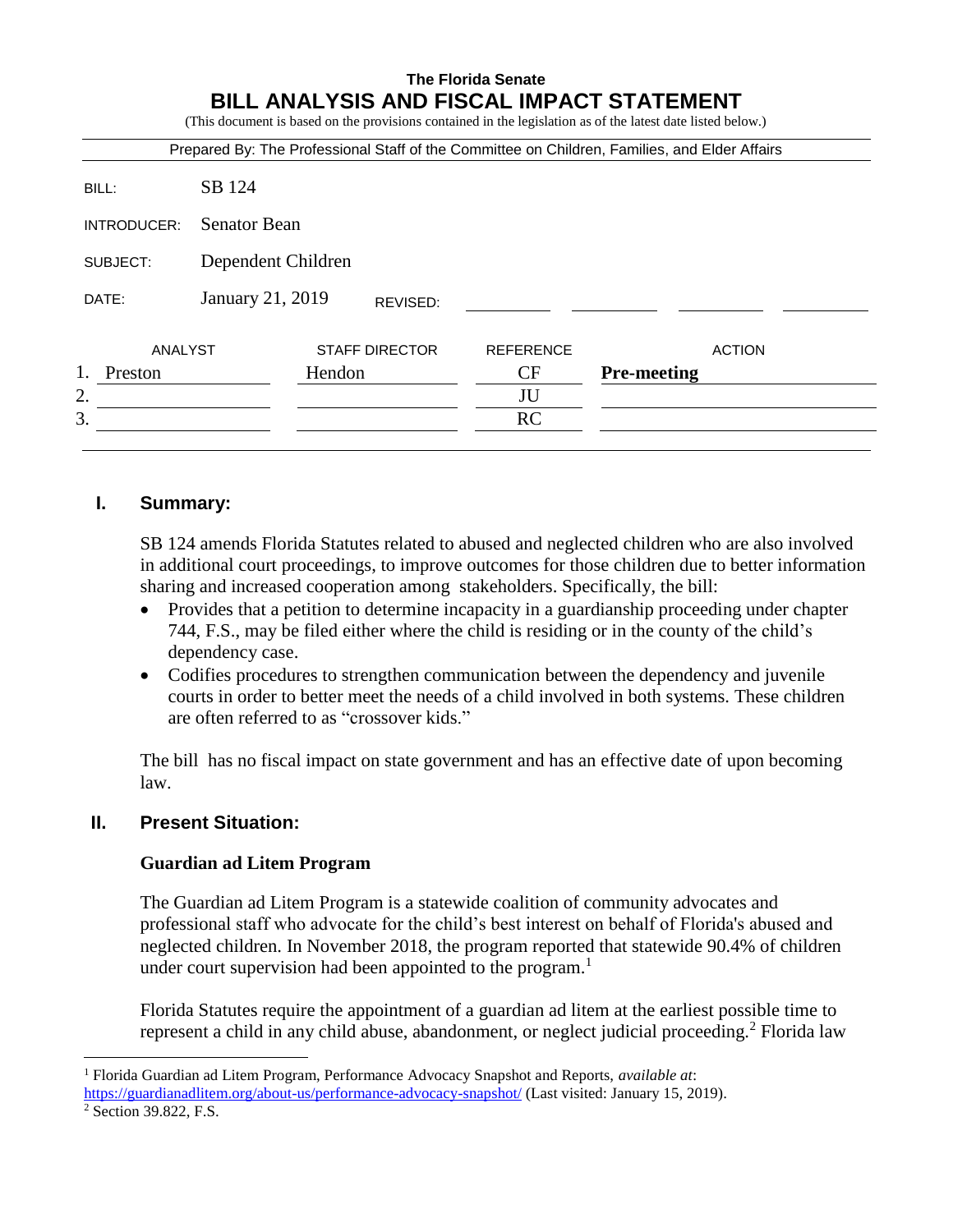also encourages the Guardian ad Litem Program to provide greater representation to those children who are within 1 year of leaving foster care<sup>3</sup> and contains specific court procedures for children on their 17th birthday to facilitate the transition to adulthood.<sup>4</sup>

## **Children in Dependency and Guardianship Proceedings**

Florida law requires that when incapacity of a dependent child is suspected, proceedings may be initiated within 180 days after the child's 17th birthday for appointment of a guardian pursuant to Chapter 744.<sup>5</sup> Dependent children who are suspected of having a condition that will not allow them to live independently as an adult must be evaluated, and a petition for guardianship may be filed.

Florida Law also provides that the venue for proceedings for the appointment of a guardian for a resident of this state shall be in the county where the incapacitated person resides. This means if the child is residing in a facility outside the circuit where the dependency court is located, the proceeding must be initiated in that circuit, even if it is not the child's home circuit or the circuit where the dependency judge hears the child's case. $6$ 

This venue requirement in Chapter 744 presents logistical problems for courts and dependency stakeholders who are attempting to secure a guardian for the child when the child turns 18. It can prevent the child's dependency judge from hearing the case, it may prevent some or all of the dependency stakeholders from having input, and may add a financial burden by requiring the hiring an out-of-town attorney to file the action. Additionally, if the child will return to his or her home circuit at the age of 18, it may be difficult to identify a guardian to serve in one county when the action is pending in another.<sup>7</sup>

## **Children in Dependency and Delinquency Proceedings**

In November 2018, Florida has 1,003 children who are served by both the Department of Children and Families (DCF) and the Department of Juvenile Justice (DJJ).<sup>8</sup> These children are typically referred to as "crossover kids." A dependent child who commits a delinquent act may be committed to a facility that is outside of the circuit of his or her family or of the initial dependency court placement. While individuals are currently allowed to provide relevant information to the court in both dependency and delinquency proceedings, there are only a limited number of statutory requirements in either proceeding where one system provides information about the child to the other, and there are many circumstances where exchanging information is vital to effectively serving these children.<sup>9</sup> It can be difficult for judges to get all

 $\overline{a}$ 

<sup>3</sup> Section 39.013(11), F.S.

<sup>4</sup> Section 39.701(3), F.S.

<sup>5</sup> Section 39.701(3)(b), F.S. See also "The Regis Little Act to Protect Children with Special Needs," Ch. 2015—112, Laws of Florida.

 $6$  Section 744.1097(2), F.S.

<sup>7</sup> Florida Statewide Guardian ad Litem Office, Bill Analysis, SB 124, January 4, 2019.

<sup>8</sup> Florida Department of Children and Families, Child Welfare Key Indicators Monthly Report, December 2018, *available at*: [http://www.centerforchildwelfare.org/qa/cwkeyindicator/KI\\_Monthly\\_Report\\_DEC\\_2018.pdf](http://www.centerforchildwelfare.org/qa/cwkeyindicator/KI_Monthly_Report_DEC_2018.pdf) (Last visited: January 15, 2019).

<sup>&</sup>lt;sup>9</sup> See chapters 39 and 985, F.S.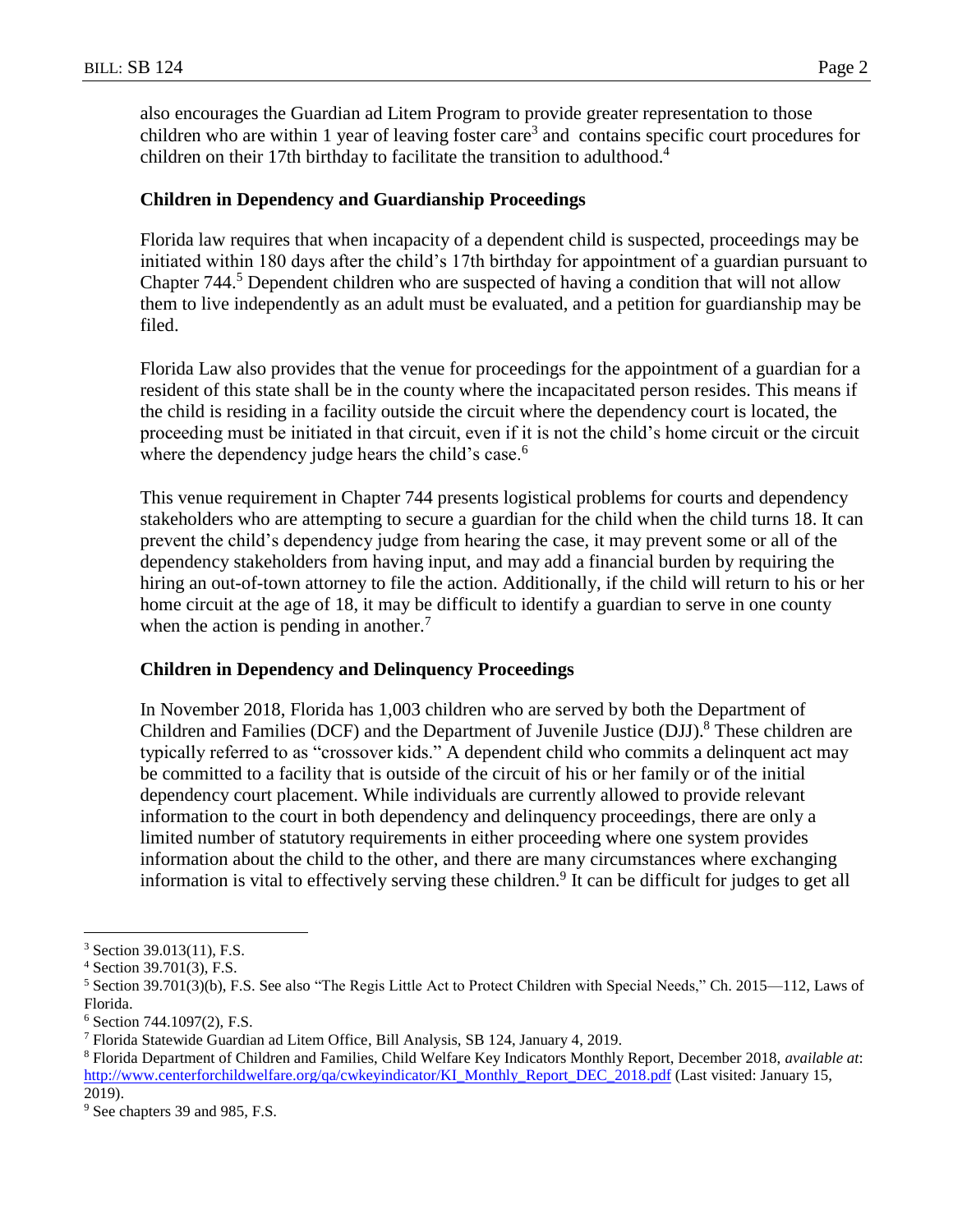$\overline{a}$ 

relevant information about a child when he or she is placed out of circuit, which can become more complicated if more than one judge is simultaneously deciding issues for the child.

Guardians ad litem or attorneys ad litem appointed by dependency courts face challenges in monitoring and advocating for the child when the child is out of circuit. The circumstances of the child and the child's family may change during any commitment or new service needs may arise. If dependency or delinquency stakeholders are not sharing current information, children may have to wait for services and other things they need.

When a delinquency case ends and the child returns to his or her family or community, the dependency case may be ongoing and certain issues and needs for services will persist. If the child does not have an advocate toward the end of the delinquency case it can be difficult to identify appropriate placements and services after completion of the commitment. The inability to locate an appropriate placement combined with the lack of an advocate can cause children to stay in a commitment facility for longer than the court's sentence. <sup>10</sup>

## **III. Effect of Proposed Changes:**

**Section 1** amends s. 744.1097, F.S., relating to venue for guardianship proceedings, to provide that a petition to determine incapacity may be filed either where the child is residing or in the county of the child's dependency case.

**Section 2** amends s. 985.43, F.S., relating to predisposition reports in delinquency proceedings, to provide that if the child is also under the jurisdiction of a dependency court, the court may consider information provided by the Guardian ad Litem Program and the child's attorney ad litem if either has been appointed.

**Section 3** amends s. 985.441, F.S., relating to commitment in delinquency proceedings, to provide that if a child committed to the custody of DJJ is transferred from his or her commitment facility or to a program of a higher or lower restrictiveness level and the child is also under the jurisdiction of a dependency court, DJJ shall provide notice to the dependency court and DCF, and the Guardian Ad Litem Program and the child's attorney ad litem if either has been appointed.

**Section 4** amends s. 985.455, F.S., relating to dispositional issues in delinquency proceedings, to provide that if the child is also under the jurisdiction of a dependency court, the court may consider information provided by the Guardian ad Litem Program and the child's attorney ad litem if either has been appointed.

**Section 5** amends s. 985.461, F.S., relating to transition to adulthood for delinquent children, to include the Guardian ad Litem Program on community reentry teams that develop activities and responsibilities to be included in the case plan of a child under the custody of DJJ who is being released from residential commitment.

<sup>&</sup>lt;sup>10</sup> Florida Statewide Guardian ad Litem Office, Bill Analysis, SB 124, January 4, 2019.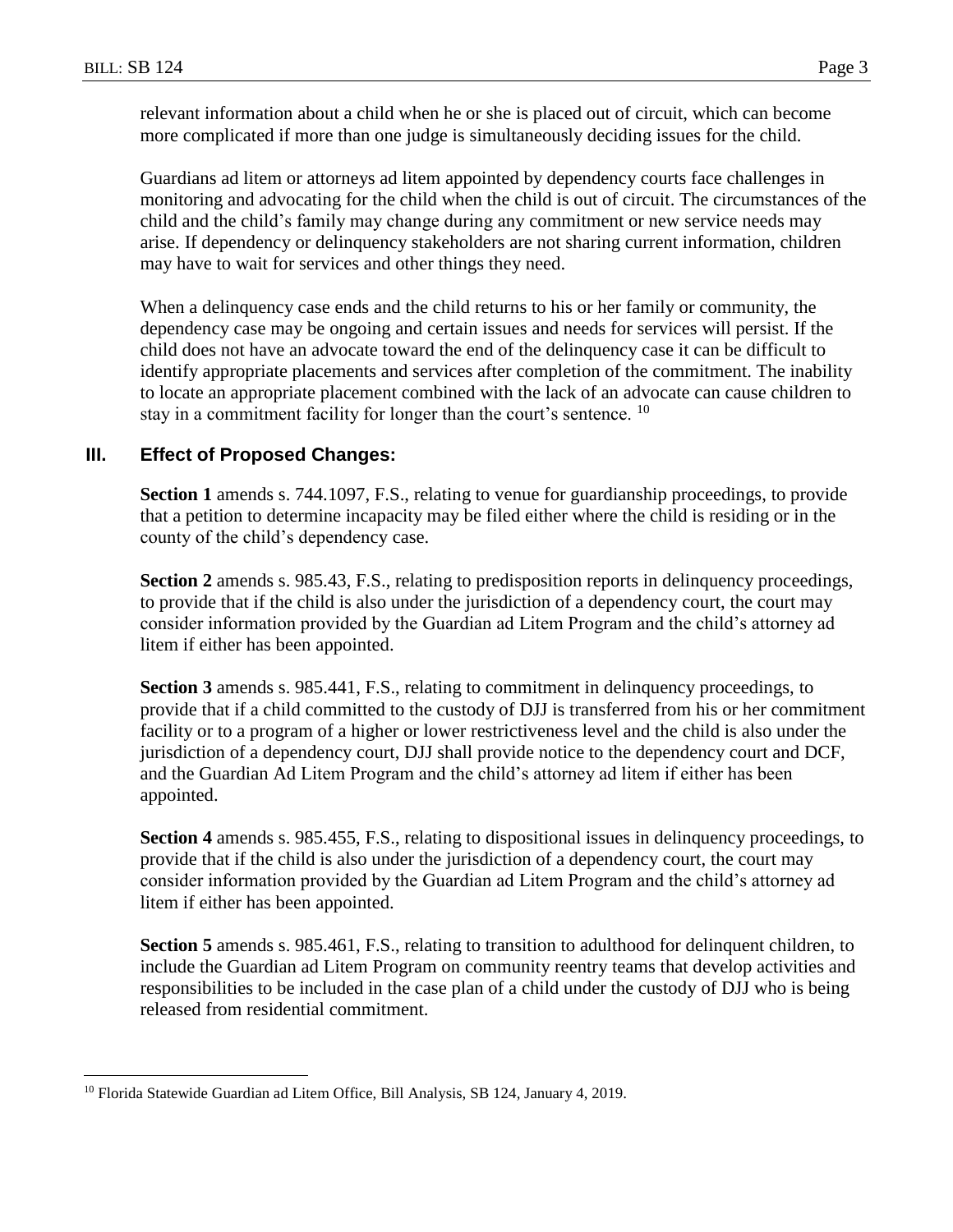Section 6 reenacts s. 322.051, F.S., relating to identification cards, for the purpose of incorporating an amendment made by the bill to s. 985.461, F.S.

**Section 7** reenacts s. 322.21, F.S., relating to driver license fees, for the purpose of incorporating an amendment made by the bill to s. 985.461, F.S.

**Section 8** reenacts s. 382.0255, F.S., relating to fees for birth certificates, for the purpose of incorporating an amendment made by the bill to s. 985.461, F.S.

**Section 9** provides an effective date of upon becoming law.

## **IV. Constitutional Issues:**

A. Municipality/County Mandates Restrictions:

None.

B. Public Records/Open Meetings Issues:

None.

C. Trust Funds Restrictions:

None.

D. State Tax or Fee Increases:

None.

E. Other Constitutional Issues: None.

# **V. Fiscal Impact Statement:**

A. Tax/Fee Issues:

None.

B. Private Sector Impact:

None.

C. Government Sector Impact:

None.